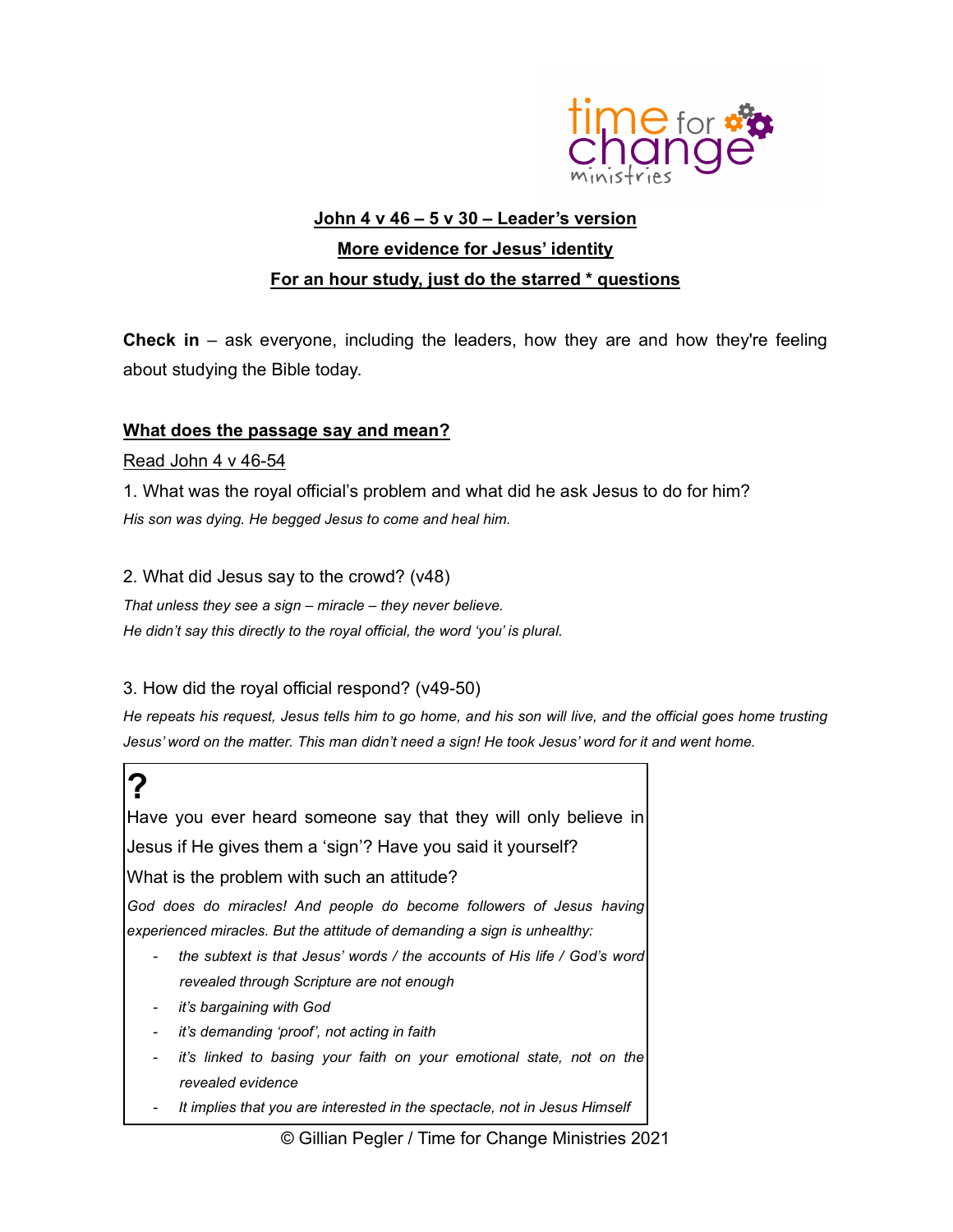### 4. What happened to the boy and in what way did the man get a 'sign' anyway?

The boy got better at the moment that Jesus said he would. The man and his household believed – Jesus had granted them a sign without them asking for it and they put their whole faith in him. (It was usual in Roman culture for the household to follow the religion of the master, that's probably why the man 'and all his household' believed as a result of this miracle).

#### **Read John 5 v 1-15**

#### 5. What are this man's two problems? (v5-7)

He's been paralysed for 38 years and there's no-one to help him get to the pool.

NB The end of v3-v4 is missing from many translations. It was probably inserted by a later copyist to explain why people waited by the pool for healing (perhaps this was so obvious to the original readers that it didn't need to be clarified) and so is put in a footnote in many Bibles. The end of v3–4 in NIV1984 reads, '…the paralysed – and they waited for the moving of the waters. From time to time an angel of the Lord would come down and stir up the waters. The first one into the pool after each such disturbance would be cured of whatever disease he had'.

#### 6. On what were this man and all the other sick people basing their potential healing?

Superstition – they had faith in the healing power of the water when it was stirred by the angel.

#### 7. Why is superstition contrary to faith in Jesus?

Superstition is 'belief that is not based on human reason or scientific knowledge, but is connected with old ideas about magic, etc.'<sup>1</sup>

In UK culture this includes things like 'touch wood', believing in luck (lucky/unlucky numbers, lucky socks, lucky charms, unlucky colours [green], etc), not walking under ladders, etc. It comes from beliefs about the supernatural and the power of nature to control or mess up your day. The Bible says that Jesus has power and authority over everything and nature has no innate coercive power to do anything. (The power of the wind, for example, is not coercive. Nature is not sentient; it cannot decide to inflict pain or pleasure on us. It does what it does as a result of God-given laws of nature).

?

Are you superstitious in any way? Have you ever thought about how this lines up with your belief in Jesus?

<sup>&</sup>lt;sup>1</sup> https://dictionary.cambridge.org/dictionary/english/superstition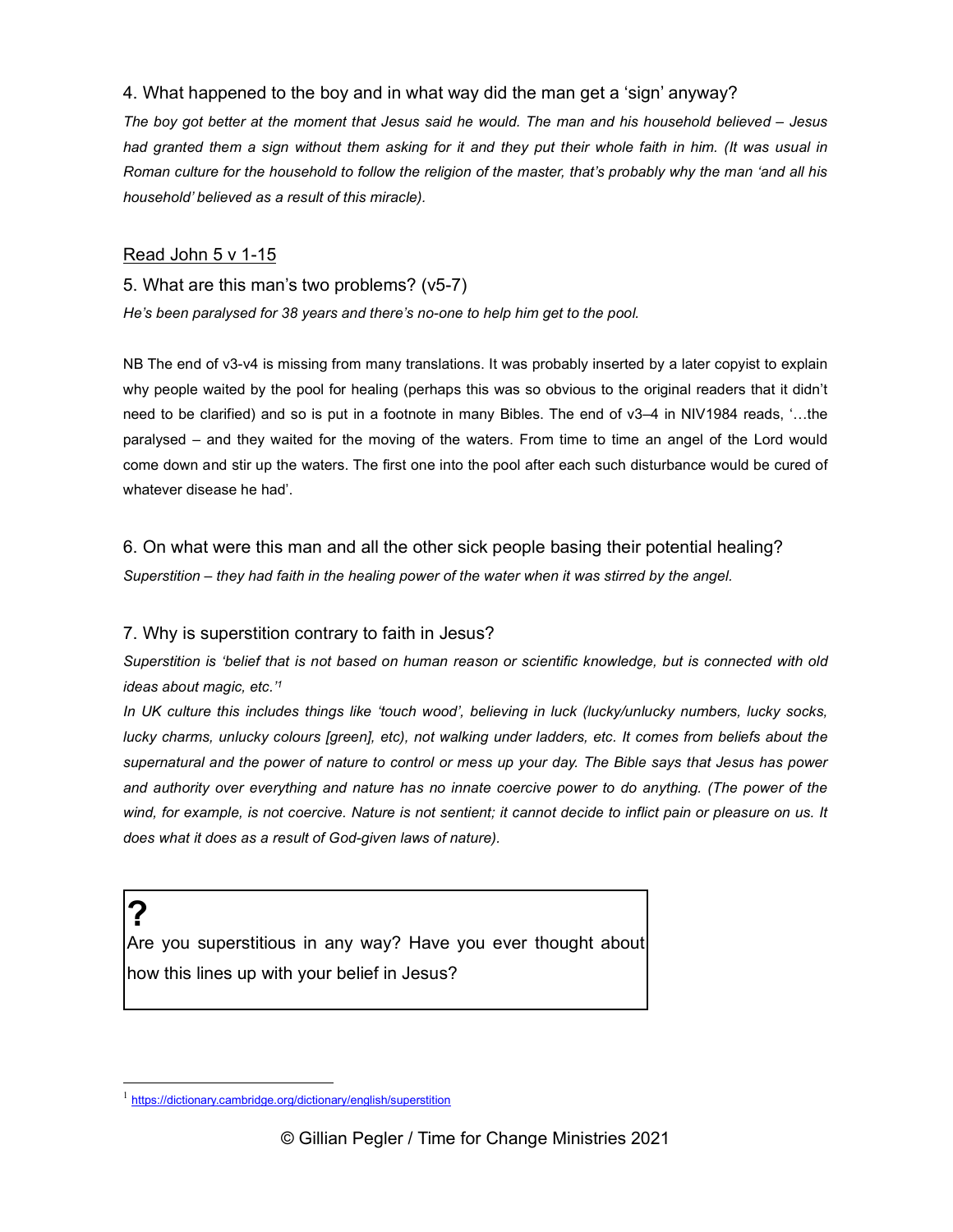Questions 8-10 are **SELF-DIRECTED QUESTIONS**. Let the group work on them in pairs.

8. SDL What does Jesus do for the man? (v8-9)

He heals him and the man walks off with his mat under his arm!

9. SDL What are these two miracles (the healing of the boy and the paralysed man) a 'sign' of?

Jesus' power and authority to heal sickness and, in the case of the royal official's son, to do it without even seeing the patient! His word was enough. These signs show us that Jesus is God.

# 10. SDL Read John 20 v 30-31. Why did John record Jesus' miracles?

'…that you may believe that Jesus is the Christ, the Son of God, and that by believing you many have life in his name'.

Through His miracles, Jesus revealed His power and authority: the power and authority of God. Jesus gave us His signs, and John recorded them, so that we could believe in Jesus and have eternal life. This is different to demanding a sign in order that you will agree to believe.

? What is your response to Jesus' miracles?

# 11. How did the Jews respond to the healing of the paralysed man?

(The Greek word Ioudaioi refers specifically to Jewish religious leaders)

They don't seem at all pleased for the man who has been healed nor do they give any honour to Jesus for what He has done. They tell the man that the law forbids him to carry his mat on the Sabbath. (The 'law' refers not to OT law as revealed by God, but to one of many additional laws that religious leaders had added in order to make sure people didn't accidentally break the God-given laws).

# Read John 5 v 16-18

#### 12. How does Jesus respond to the persecution from the Jews?

He's being persecuted for working on the Sabbath and responds by saying, 'my Father is always working (i.e. including on the Sabbath) and so am I'. The Jews know He means God when He says 'my Father' and is therefore making a direct claim to divinity. For this, 'the Jews tried all the harder to kill him'.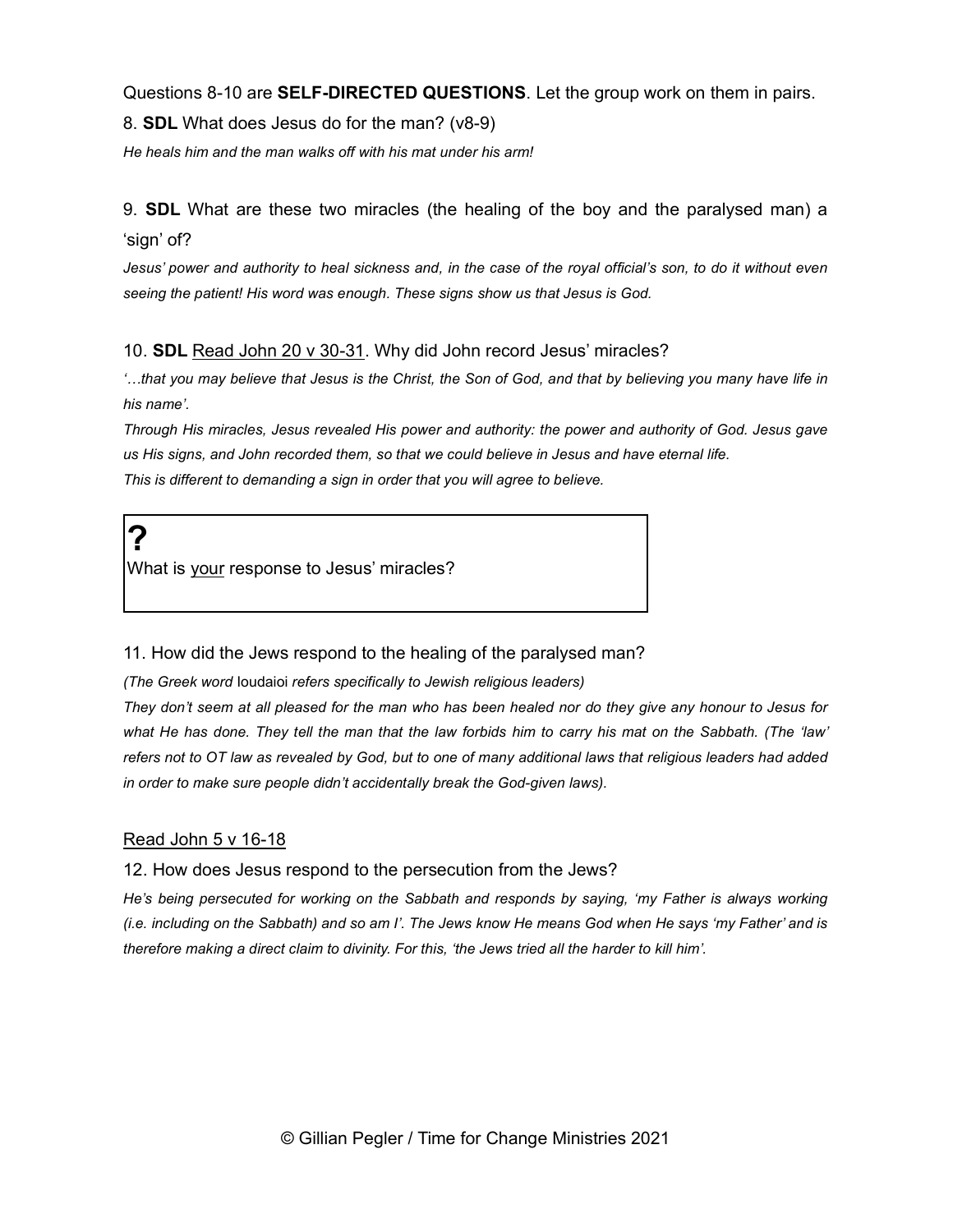Read John 5 v 19-30 (Ask one good reader to do this, or read it yourself. It's not easy to understand!) 13. Verses 19-23 tell us that God the Father and God the Son work together. This helps us understand the Trinity. What claim is Jesus making about Himself in v21? That He is a giver of life. The OT makes it clear that only God can give life or raise the dead so this is a direct claim to divinity. ('Life' – in the sense of creation, eternal life and the resurrection body)

### 14. What does v23 tell us about how to honour God?

We can only honour God the Father by honouring God the Son. (Honour = recognise, worship, respect, love, know etc). This means that we cannot know God if we deny the divinity of Jesus. The way we treat Jesus is the way we treat God.

This is a statement of the equal divinity of the Father and the Son.

# 15. What divine work has God the Father delegated to His Son? (v27)

Judgment. This is another statement of Jesus' divinity as only God can (finally) judge people. 'The issue is not our judgment of (Jesus), but his judgment of us' (Moody 2017, p98).

(Judgment in court is a delegation of this authority to certain people so that social order can be maintained. These human judges will be accountable to God for the way they have used this responsibility).

Can we trust Jesus as our judge? Why? (v30)

Yes, because He judges with justice and seeks to please God the Father in His judgments. 'He will pronounce judgment in accordant with the judgment of God.' (Kruse 2008, p156).

Jesus will not judge us based on partial evidence or poor witnesses. As judge of all world Jesus will judge each one of us fairly. Our eternal destination depends on the outcome of His judgment.

# 16. What is the amazing promise in v24?

That whoever hears Jesus' word (the gospel) and believes the Father already has eternal life and will not be condemned! Jesus has already paid the penalty for a believer's sins – there is nothing left to account for before our Heavenly Judge. Our eternal destination is already promised.

(NIV1984 'will not be condemned', NIV2011 'will not be judged', ESV 'does not come into judgment').

# ?

How many claims to Jesus' divinity can you identify in John 5 v 16-

30? What do you make of them?

God is my Father v17, Working on the Sabbath v17, I am the Son v19, As the Father gives life, the Son gives life v21, Judgment entrusted to the Son v22, He who does not honour the Son does not honour the Father v23, Eternal life through Jesus v24.

**Check out** – ask everyone, including leaders, how they found the study and if they are safe to go back to the cell.

© Gillian Pegler / Time for Change Ministries 2021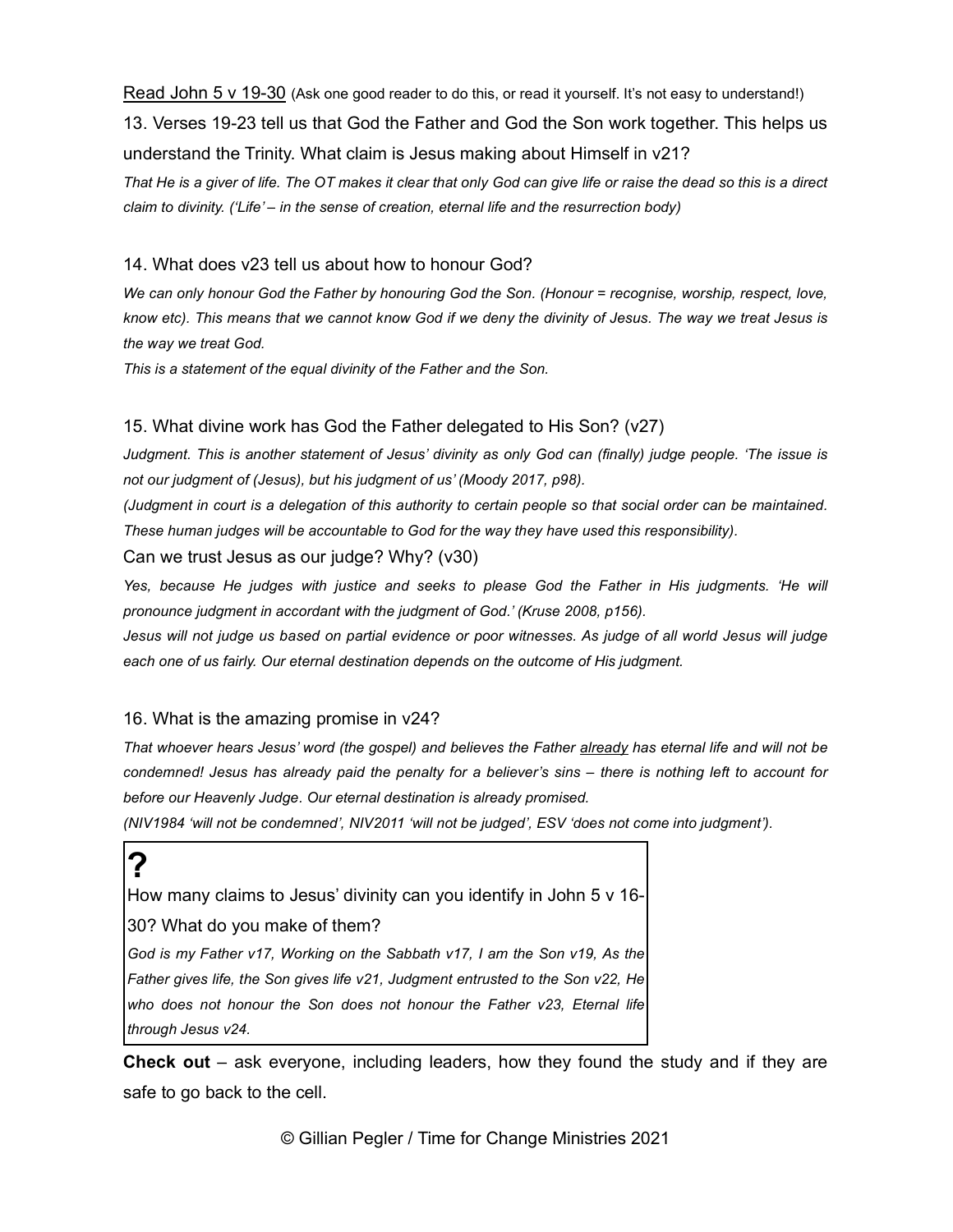

# John 4 v 46 – 5 v 30 More evidence for Jesus' identity

# What does the passage say and mean?

Read John 4 v 46-54

1. What was the royal official's problem and what did he ask Jesus to do for him?

- 2. What did Jesus say to the crowd? (v48)
- 3. How did the royal official respond? (v49-50)

?

Have you ever heard someone say that they will only believe in Jesus if He gives them a 'sign'? Have you said it yourself? What is the problem with such an attitude?

4. What happened to the boy and in what way did the man get a 'sign' anyway?

© Gillian Pegler / Time for Change Ministries 2021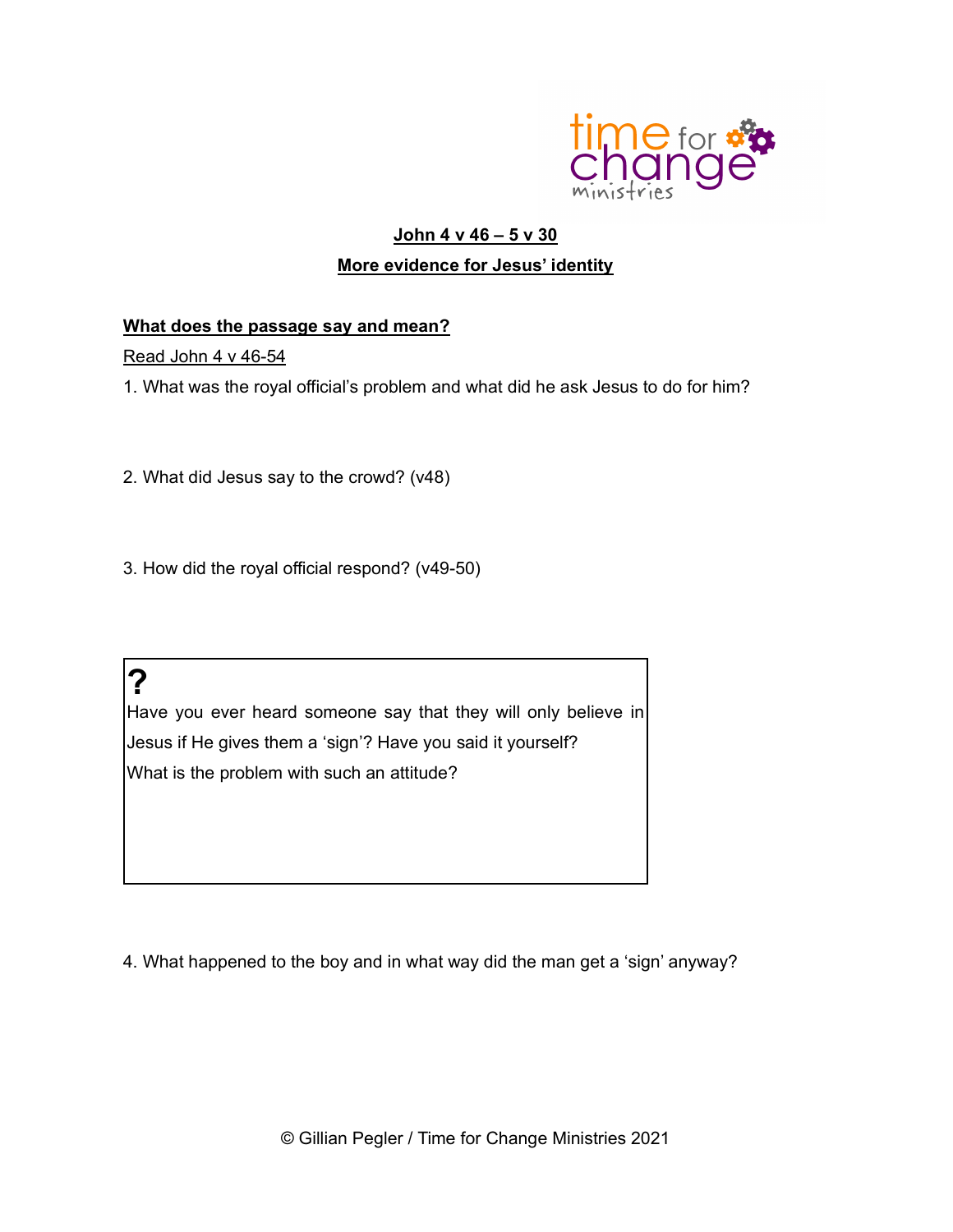#### Read John 5 v 1-15

?

5. What are this man's two problems? (v5-7)

NB The end of v3-v4 is missing from many translations. It was probably inserted by a later copyist to explain why people waited by the pool for healing (perhaps this was so obvious to the original readers that it didn't need to be clarified) and so is put in a footnote in many Bibles. The end of v3–4 in NIV1984 reads, '…the paralysed – and they waited for the moving of the waters. From time to time an angel of the Lord would come down and stir up the waters. The first one into the pool after each such disturbance would be cured of whatever disease he had'.

6. On what were this man and all the other sick people basing their potential healing?

7. Why is superstition contrary to faith in Jesus?

Are you superstitious in any way? Have you ever thought about how this lines up with your belief in Jesus?

8. SDL What does Jesus do for the man? (v8-9)

9. SDL What are these two miracles (the healing of the boy and the paralysed man) a 'sign' of?

10. SDL Read John 20 v 30-31. Why did John record Jesus' miracles?

© Gillian Pegler / Time for Change Ministries 2021